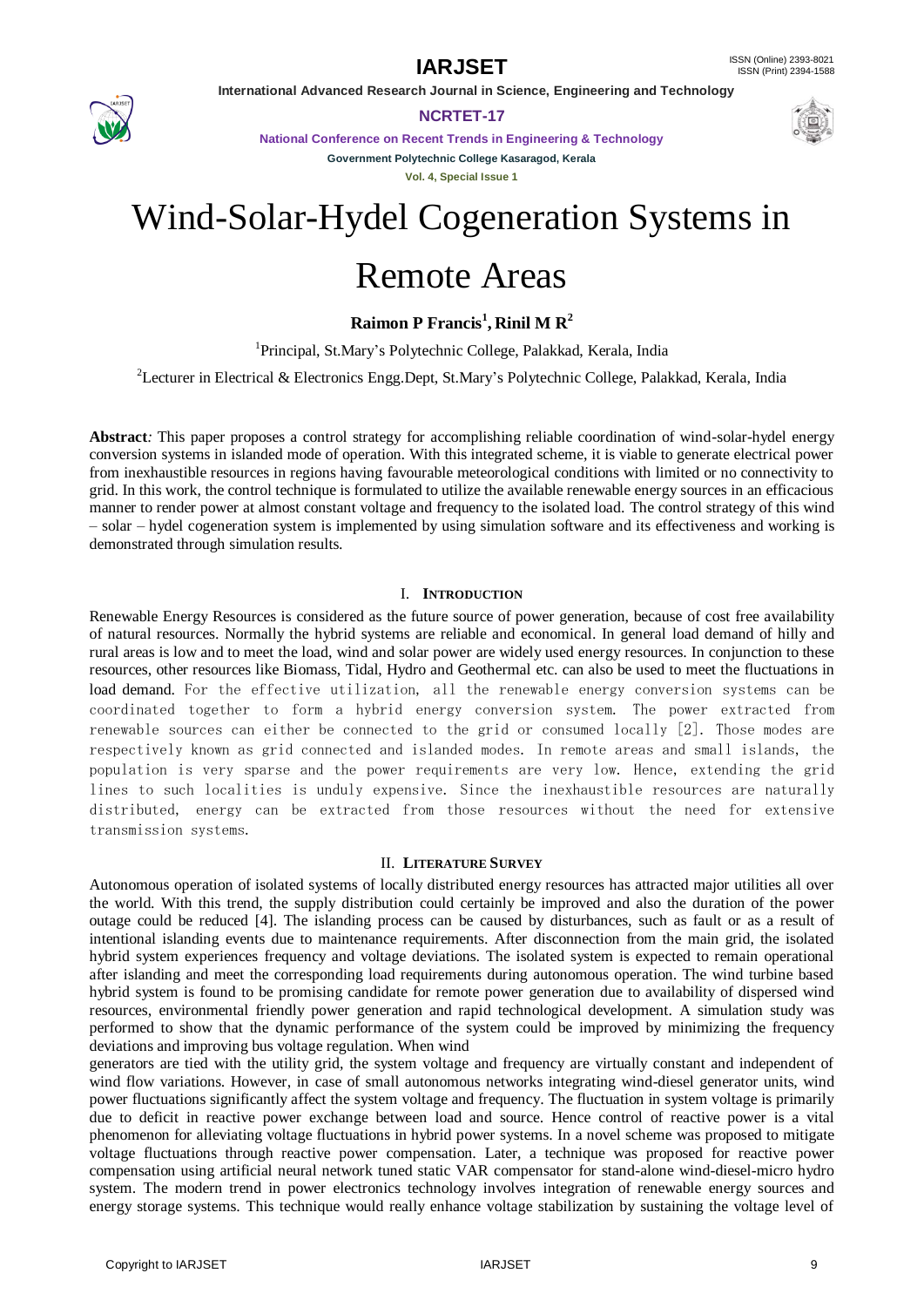# **NCRTET-17**

**National Conference on Recent Trends in Engineering & Technology**

# **Government Polytechnic College Kasaragod, Kerala**

**Vol. 4, Special Issue 1**

generator despite variation in wind speeds and solar irradiance. From the literature, it is understood that there exist challenges in establishing reliable coordination among different energy conversion systems (ECS). For the controller to be effective, it is expected to

- establish stable coordination of wind, solar and hydro energy conversion systems,
- minimize the voltage and frequency fluctuations, and
- extract maximum energy from the natural resources

Considering the existing literature on deriving the energy from renewable sources, this work is aimed at establishing the coordination among the wind, solar and hydro energy conversion systems of isolated region. For the reliable coordination, the proposed controller is to be equipped with energy storage schemes like batteries or ultra capacitors, and should make use of Maximum Power Point Tracking (MPPT) algorithms.

# III. **EXISTING SYSTEM**

The weather data under study is presented in the appendix of this paper. The block diagram of the isolated power system is shown in Fig. 1 below.



Fig. 1 Block diagram of isolated power system

# IV.**PROPOSED METHOD**

The configuration of the proposed hybrid power system is depicted in Fig. 2. It consists of Wind Energy Conversion System (WECS), Solar Energy Conversion System (SECS), Hydro Energy Conversion System (HECS), and Battery – Energy Storage Scheme (B-ESS), common DC bus and power electronic converters.



Fig. 2 Configuration of hybrid energy conversion system

The wind energy conversion system is composed of wind turbine, gear mechanism, induction generator, AC-to-DC converter for conditioning the power available from the generator. The PV system consists of a PV array, power diode to prevent reverse current flowing into the PV array and a DC-to-DC converter for boosting the array voltage. Hydro

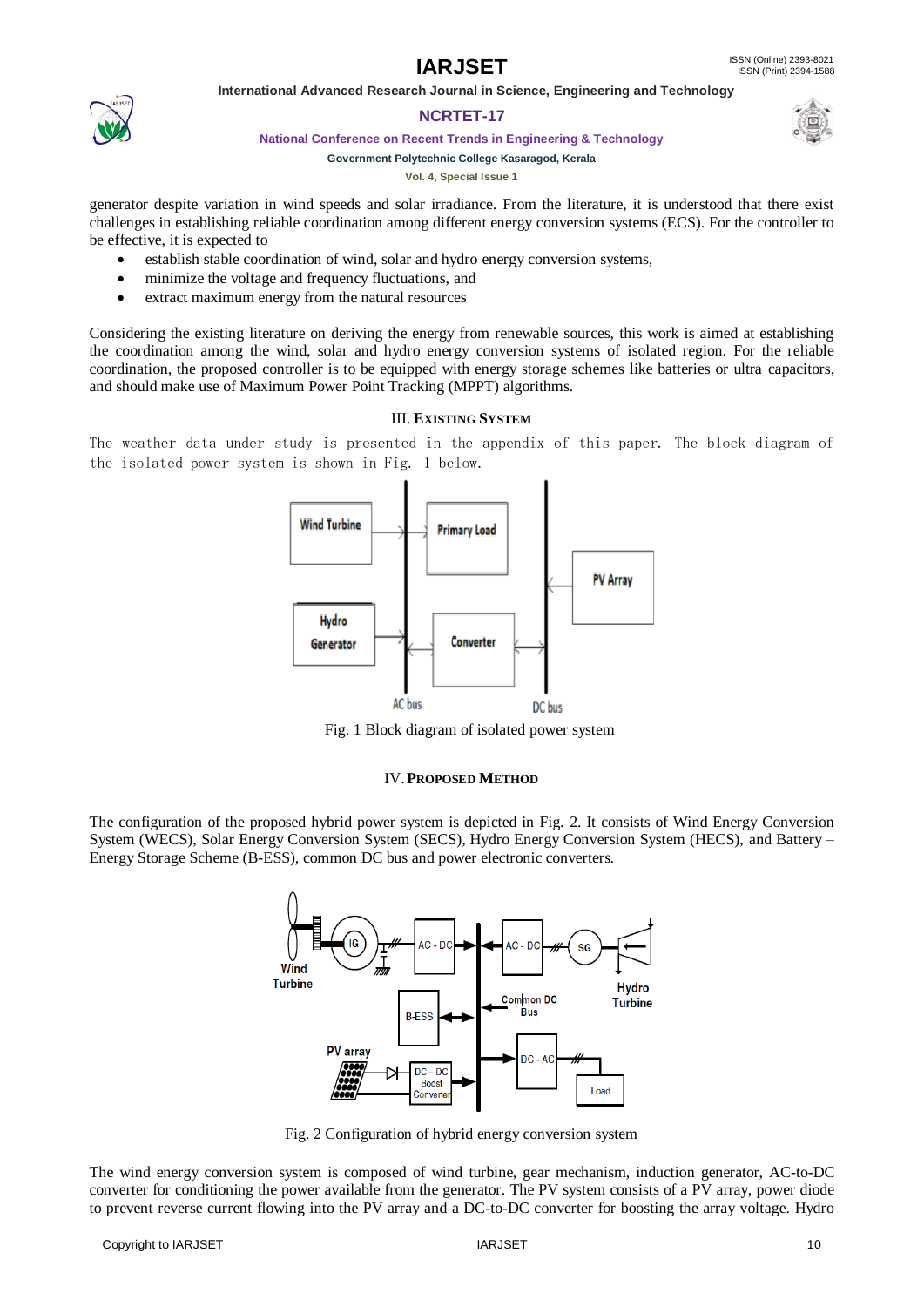

# **NCRTET-17**

**National Conference on Recent Trends in Engineering & Technology**

**Government Polytechnic College Kasaragod, Kerala**

**Vol. 4, Special Issue 1**

energy conversion system consists of hydro turbine coupled to synchronous generator, a power converter to rectify the AC voltage from synchronous generator. Each ECS delivers DC voltage after rectification and filtering through capacitor. This technique enables easier coordination of all ECS through a common DC bus. It can also mitigate the voltage fluctuations of the common DC bus. The B-ESS also aids in stabilising the generator output power if there is high frequency turbulence in wind speeds.

# V. **CONTROL STRATEGIES**

The Wind, Solar and Hydro Energy Conversion systems can be coordinated in one of the following modes of operation (a) grid-tied mode, (b) islanded mode. In grid tied mode, the hybrid energy conversion system transfers power to the grid, based on the prevailing atmospheric conditions. In this work, control strategies referring to islanded-configuration is deployed for servicing load requirements. A control technique is devised for each ECS to extract maximum power available from natural resources. One of the defiance associated with wind energy based generation is that, the input torque which is dependent on wind speed is incessantly varying and hence the power available from generator and its terminal voltage are variable as well. In similar fashion the dc power available from solar photovoltaic panel deviates from nominal value due to unpredictable atmospheric conditions. In order to extenuate the variation in major system parameters, such as frequency, voltage and power levels, a control technique is devised. The controller monitors the environmental and system parameters of each ECS and transfers control signals. The PWM based voltage-sourced converters associated with WECS and SECS maintain voltage, frequency levels inspite of minor deviations in wind speed, solar irradiance and load fluctuation through power regulation schemes. The governor mechanism deployed for hydro turbine coupled to synchronous generator would regulate the ac power voltage level within permissible limits. The ac power available from induction and synchronous generator would be converted to dc power of desired voltage level. The dc power available from SECS is paralleled with DC bus through boost converter. This would ensure the coordination of power available from all the ECS despite chaotic weather conditions. The DC power available in the common DC bus is converted to ac power having adequate voltage and frequency by PWM power electronic converter that suffices the load requirements.

# *A. Wind turbine - Induction Generator controller*

The model of wind turbine is based on the steady-state characteristics of the turbine. The wind turbine control system should extract the maximum power available from varying wind velocities. At lower wind speeds the wind turbine angular velocity is regulated to capture maximum energy to the possible extent. The following equation dictates the mechanical power available at the shaft of wind turbine.

Incessant variation of wind speeds would result in variation of input torque to wind turbine. In order to compensate for varying wind speeds, pitch control scheme (Fig. 4) is deployed to regulate the blade angle of wind turbine to maintain optimum tip-speed ratio. The pitch control scheme also maintains the generator terminal voltage and power levels close to nominal values. This would enable the turbine to operate at maximum power coefficient to extract maximum power. In the induction generator based wind power unit, the real and reactive power to the load is controlled by the schemes illustrated in Fig. 5



Fig. 3 Schematic of control strategy for hybrid energy conversion system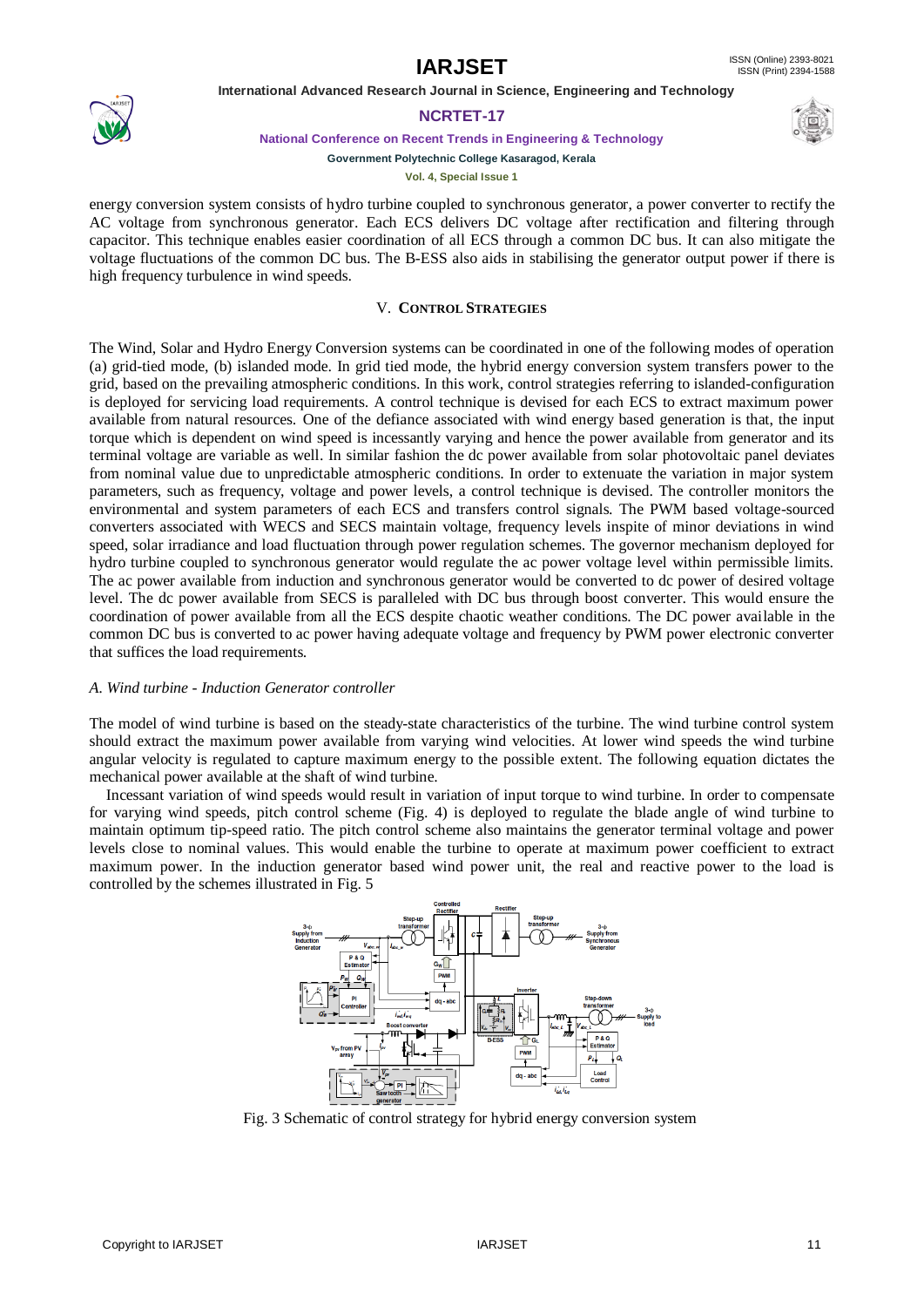**IARJSET** ISSN (Online) 2393-8021 ISSN (Print) 2394-1588

 **International Advanced Research Journal in Science, Engineering and Technology**

# **NCRTET-17**



**National Conference on Recent Trends in Engineering & Technology**

## **Government Polytechnic College Kasaragod, Kerala**

**Vol. 4, Special Issue 1**



Fig. 4. Pitch angle controller



Fig. 5 Power controller for WECS

# *B. PV array - MPPT controller*

The cells must be connected in series-parallel configuration (PV array) for achieving desired terminal voltage and current. For efficient operation, the PV array has to operate at maximum power point. Here the incremental conductance method is implemented for maximum power extraction from the PV array under operating conditions. The MPPT technique deploys PI controller for capturing maximum power under prevailing atmospheric conditions. This control schematic is depicted in Fig. 6



Fig. 6 MPPT control for SECS

# *C. Hydro Turbine - Synchronous Generator*

The block diagram in Fig. 7 represents the dynamics of a hydro turbine, with a penstock (assuming a non-compressible fluid with a rigid conduit) without the inclusion of surge tank. The model is designed adhering to the laws of angular momentum.



Fig. 7 Hydro turbine governor mechanism

# VI. **RESULTS AND DISCUSSION**

To assess the dynamic performance of hybrid control scheme, simulation was performed considering load variation of 1.4 - 1.53 MW. The conventional control technique implemented here is designed to maintain voltage, frequency stability and also power sharing among ECS when there are variations in load profile and weather conditions.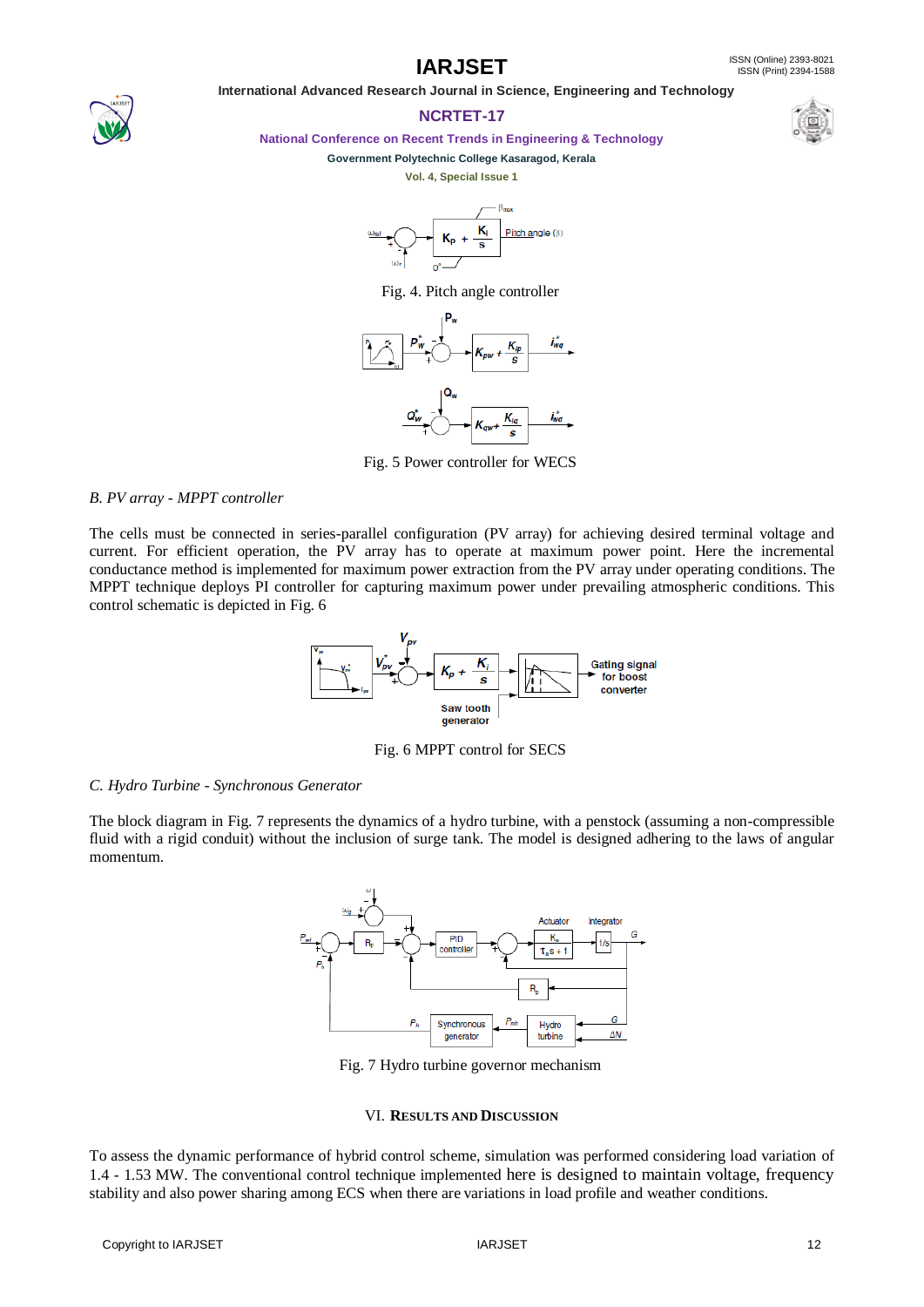

# **NCRTET-17**



**National Conference on Recent Trends in Engineering & Technology**

**Government Polytechnic College Kasaragod, Kerala**

**Vol. 4, Special Issue 1**

# A. *Performance of WECS*

The performance of WECS controller is shown in Fig. 8. It can be seen that for wind velocity of 10 m/s, WECS system (300 kW) can deliver 180 kW (0 - 1.5s) and 210 kW (1.5 - 5s) for considered load variation (Fig. 8(c)). The dynamic stability of the WECS can be understood from Fig. 8(b)-(d). The pitch angle regulator maintains blade angle of wind turbine around 9.8°, thus maintaining induction generator speed almost constant, despite fluctuations in load and minor deviations in wind speed.



(a) wind speed, (b) generator voltage, (c) real power delivered, (d)generator speed, (e) pitch angle B. *Performance of SECS*

The solar energy conversion system is designed to deliver 320 kW of real power. The performance of SECS is illustrated in Fig. 9. For 1 kW/sq.m solar insolation, the array voltage is maintained at 820 V for a load current of 390 A (Fig. 9 (c),(d)). With incremental conductance MPPT technique the real power delivered is 320 kW (Fig. 9(e)).



(a) solar insolation, (b) cell temperature, (c) PV array current, (d) PV array voltage, (e) real power

C. *Performance of HECS*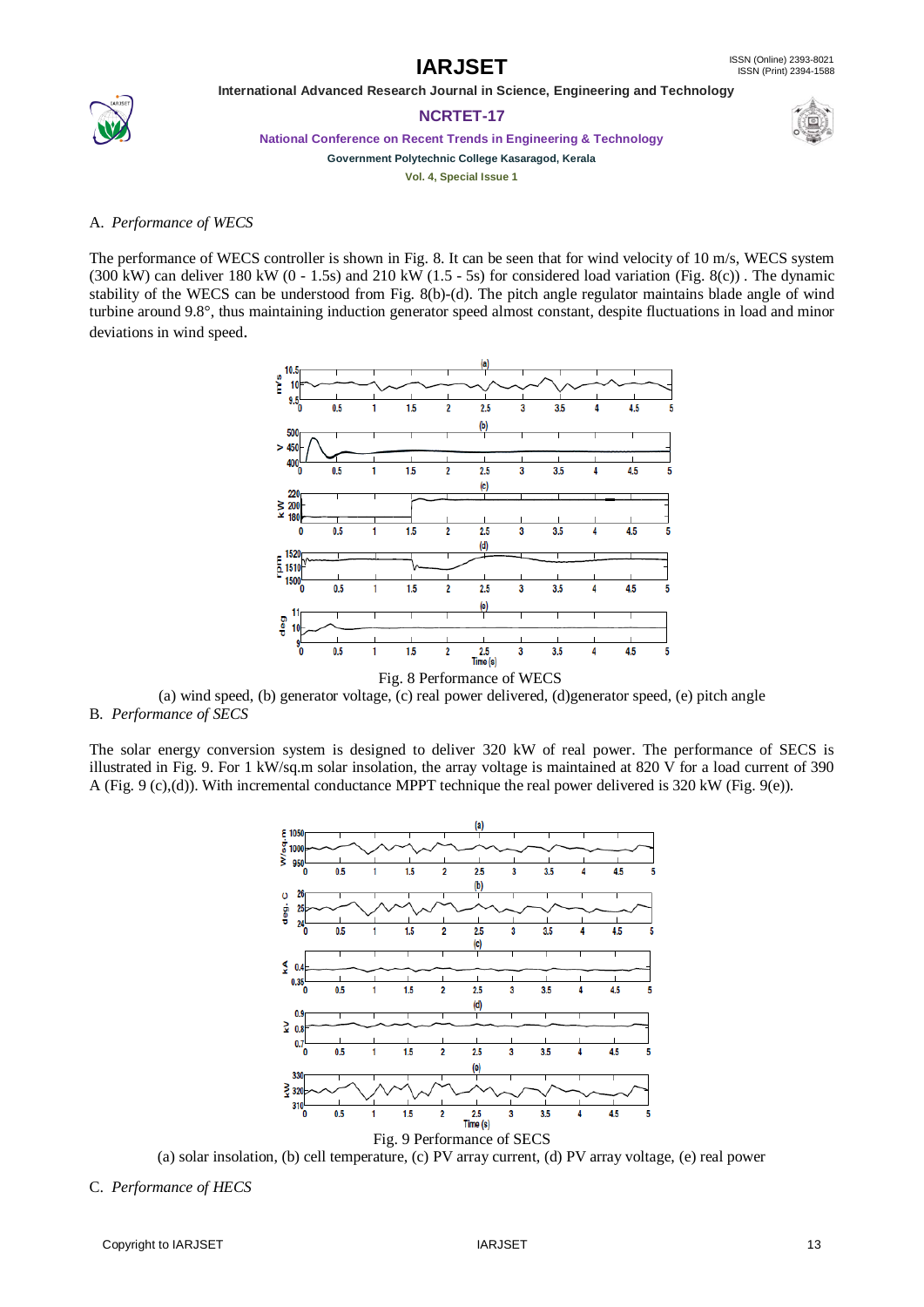

# **NCRTET-17**



**National Conference on Recent Trends in Engineering & Technology**

**Government Polytechnic College Kasaragod, Kerala**

**Vol. 4, Special Issue 1**

The HECS unit (1 MW) renders 900 kW (0 - 1.5s) and 1000 kW (1.5 - 5s) when load varies from  $1.4 - 1.53$  MW (Fig. 10(c)). From Fig. 10(d), it is clear that generator speed is restituted to 1500 rpm by the governor mechanism.



Fig. 10 Performance of HECS (a) generator voltage, (b) excitation voltage, (c) real power delivered, (d) generator speed D. *Performance of B-ESS*

With the B-ESS, the power available from natural resources is stored in the battery pack during the interval 0 - 2.5 s. In case of local grid faults, the B-ESS is capable of delivering the stored energy to the loads for a short duration. This can be seen from Fig. 11(a). The battery state-of-charge is also shown in Fig. 11(b).



Fig. 11 Performance of B-ESS (a) load voltage, (b) state-of-charge

# E*. Performance of Integrated Scheme*

The terminal voltage of induction and synchronous generators are stepped up and rectified to obtain DC voltage of 1225 V (Fig. 12(a)). The output of PV array is paralleled with DC bus voltage through boost converter. The dynamic stability of hybrid control scheme is indicated in Fig. 12(c)-(e) for a load variation of 1.4 MW - 1.53 MW. The voltage and frequency stability of hybrid scheme despite load fluctuation ensures efficaciousness of control strategy.